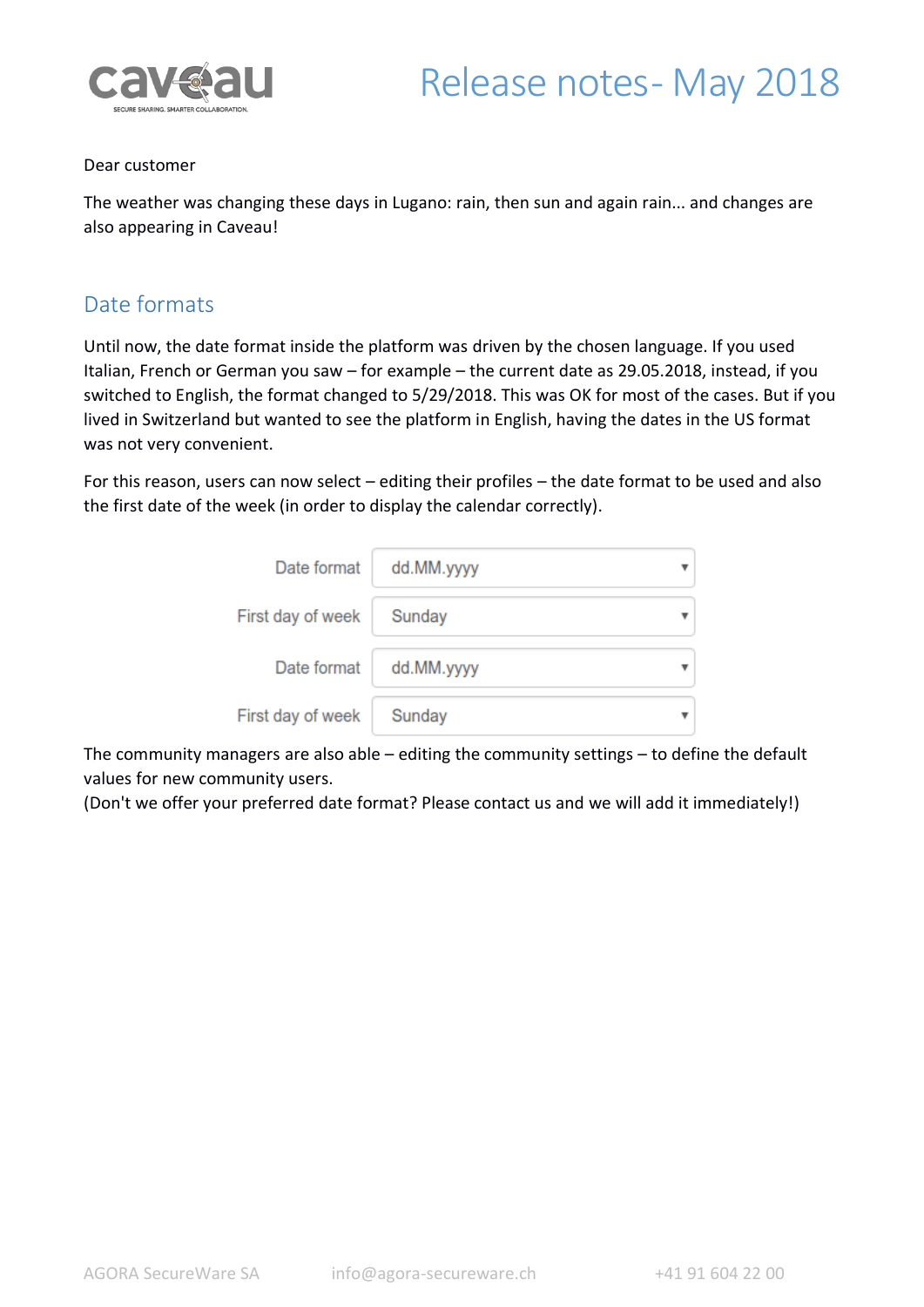# Release notes-May 2018



### Delete user data

In order to give you more control over your data, we introduced a set of "delete functions".

First of all, the community managers have now the possibility to completely delete their community with all (really all!) its content (as you can image, this function has to be used VERY carefully...).

You can find this function under the "Actions" of the community settings page:

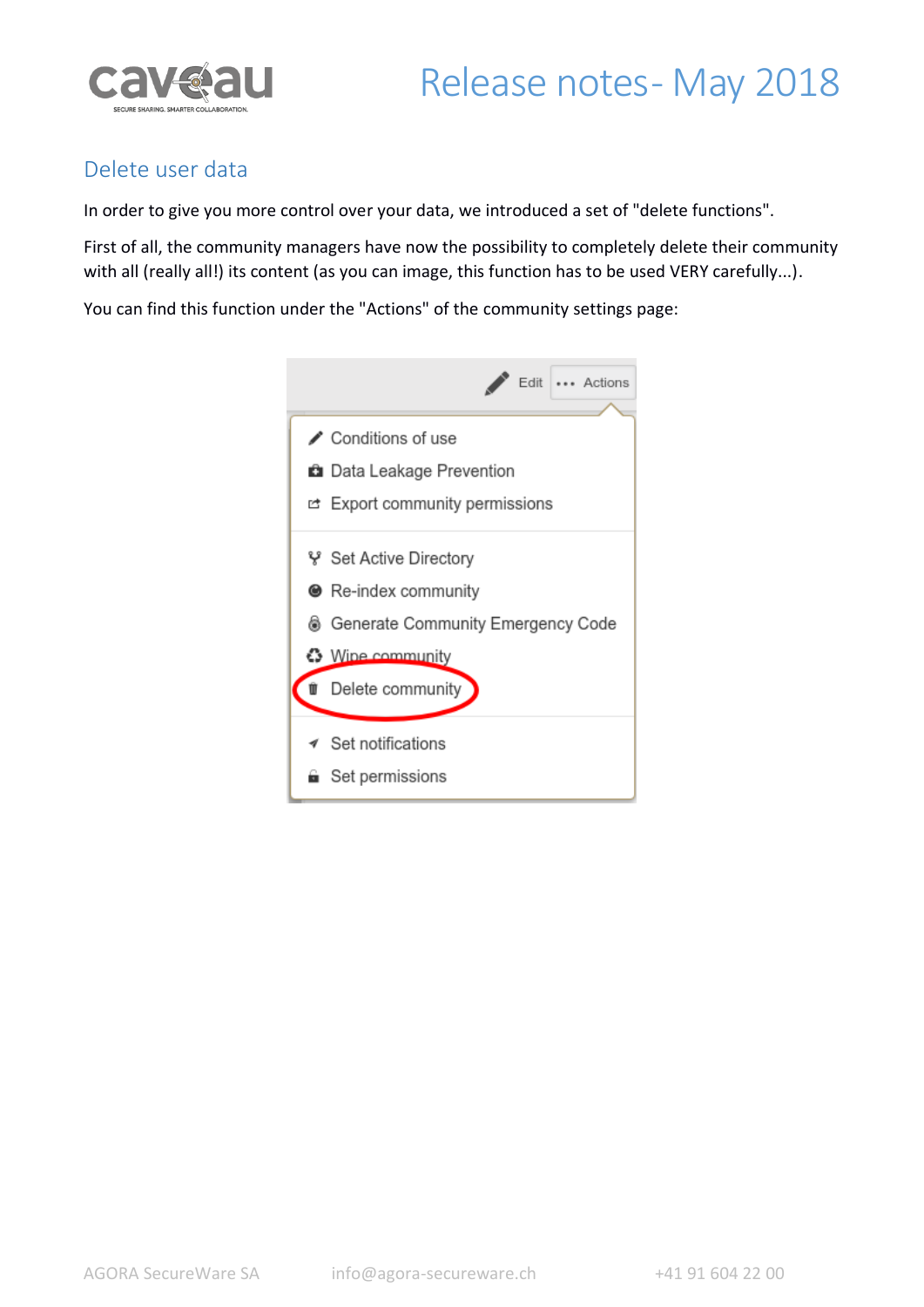

## Release notes-May 2018

Secondly, they can also define whether the users can delete their account and – in case – what they can delete:

- Delete the account
- Delete all shared resources (where they are both author and owner)
- Delete all comments
- Delete all chat messages

This can be configured editing the community settings:

| <b>Edit Community</b> | $\times$                                                             |
|-----------------------|----------------------------------------------------------------------|
| Community             | <b>A</b> USERS                                                       |
| Users                 | One time guests<br>Access allowed only for one time                  |
| Authentication        | Allow guest creation<br>All members<br>۰                             |
| Theme and options     |                                                                      |
| System services       | Allow homonyms in users<br>names                                     |
|                       | Disable in active users<br><b>Never</b><br>$\boldsymbol{\mathrm{v}}$ |
|                       | Users can delete their<br>Account                                    |
|                       | Resources <sup>O</sup>                                               |
|                       | Comments                                                             |
|                       | Chat messages                                                        |
|                       |                                                                      |
|                       | Ok<br>Cancel                                                         |

(Please note that the users were already able to perform the latter three actions: this however required LOT of patience and of handwork, since they had to delete one-by-one each resource/comment/chat message...)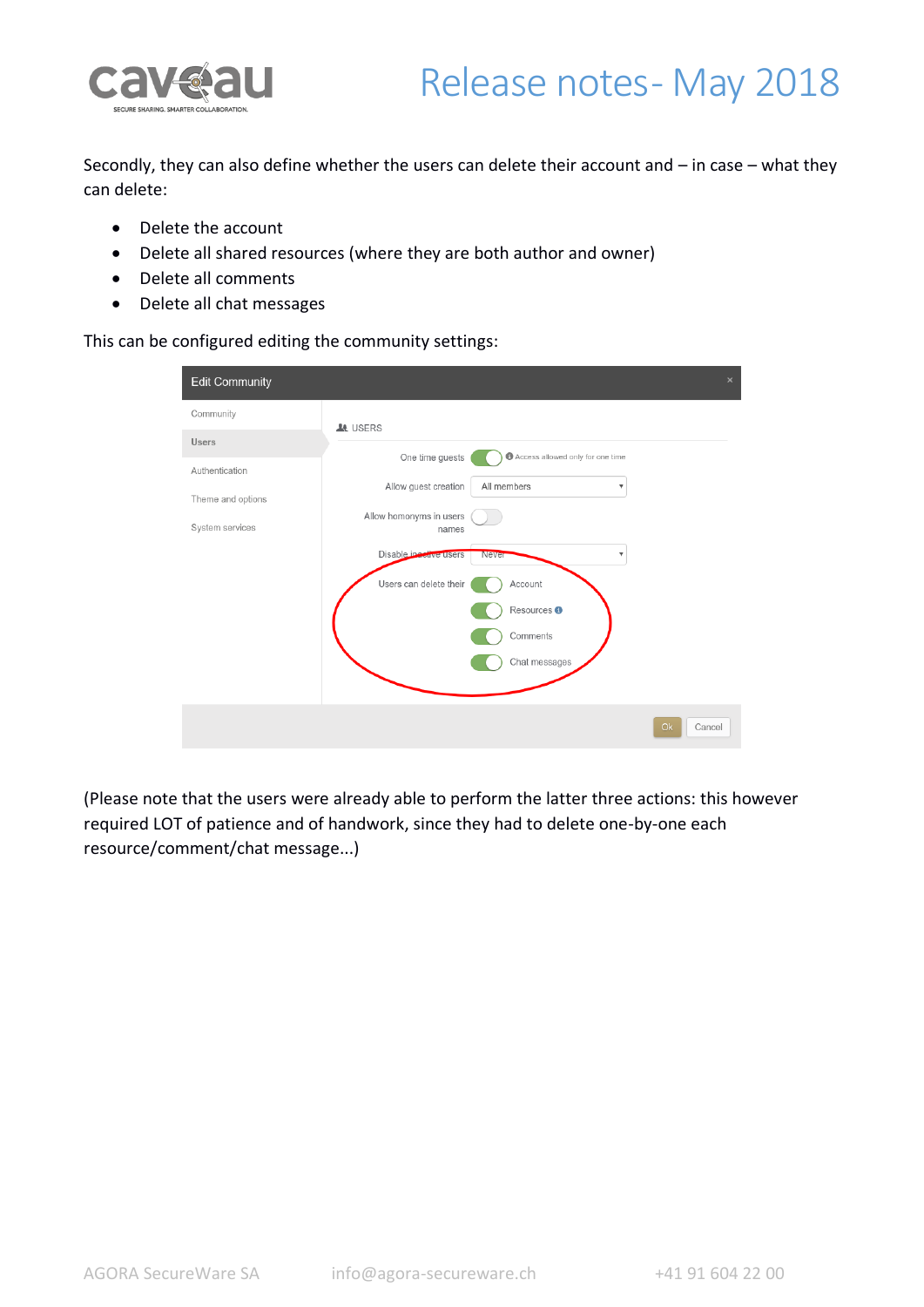

## Release notes-May 2018

When activated, the users will find under their profile page the action "Delete user data", where they will be able to choose what they want to delete (accordingly to the options selected by the community managers).

| Herber Patrick - Delete user data<br>$\times$                                                                                                                                                                                                                                                                                                                                    |  |  |
|----------------------------------------------------------------------------------------------------------------------------------------------------------------------------------------------------------------------------------------------------------------------------------------------------------------------------------------------------------------------------------|--|--|
| A Please note that all these operations are permanent and cannot be reverted.                                                                                                                                                                                                                                                                                                    |  |  |
| L Close your account<br>Your account will be permanently deleted from the community and you won't be able to access it anymore. With your account all the resources visible only to<br>you will be also deleted. Instead, all your contributions (like shared resources, posted comments and messages) will still be visible to the users that have<br>currently access to them. |  |  |
| In addition you can:<br>Delete all resources you have created<br>Check this option to delete all the resources created (and still owned) by you, although these are still visible to other users. EXCEPTION: If you are both<br>author and owner of a room or an event that contains resources that you didn't create or do not own, this will not be deleted.                   |  |  |
| Delete chat messages<br>Check this option to delete all your chat messages.                                                                                                                                                                                                                                                                                                      |  |  |
| <b>Delete your comments</b><br>Check this option to delete all the comments you wrote to files, notes, tasks and file requests as well as your messages inside discussions.                                                                                                                                                                                                      |  |  |
| Type password to confirm                                                                                                                                                                                                                                                                                                                                                         |  |  |
| Cancel<br>Ok                                                                                                                                                                                                                                                                                                                                                                     |  |  |

We hope, with this option to have given the users even more control over their data, while keeping the community managers in control over their community.

By the way, since everybody is writing about it in these weeks, we remind you (as stated in our privacy policy [http://www.agora-secureware.com/privacy-policies\)](http://www.agora-secureware.com/privacy-policies) that in Caveau we implemented data protection by design and, "*since encrypted, the Data of the users inside a community is only visible to the authorized community members.*" […] *"Your Data will neither be sold to third parties nor otherwise marketed"*